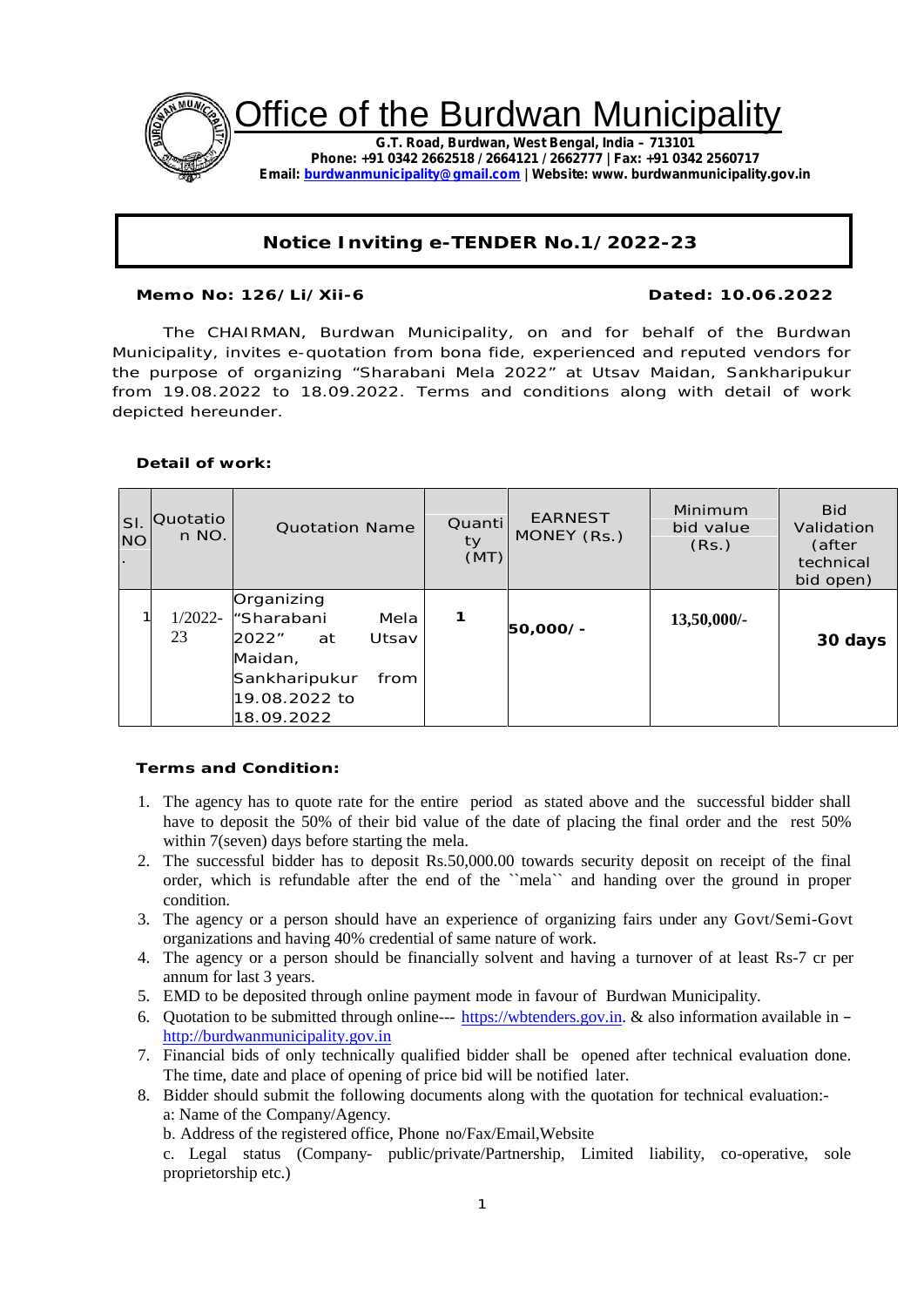d. Contact details of Designated Representative: Name, Designation, Address, Phone no/Fax/Email. e. Organization Structure.

f. The vendors must enclose their credential with supporting orders executed by them of the same nature from the concerned organization mentioning complete details of working experiences.

g. Copy of pan Card, up to date professional tax payment certificate for last three years (PTPC), GST registration.

h. Copy of registration certificate for firms registered or Current Trade Licence.

9. The authority reserves the right to accept or reject any or all the Quotation without assigning any reason or any correspondence whatsoever. The details of Quotation can be downloaded from our website www.burdwanmunicipality.gov.in

**Date and Time Schedule:**

| SI.<br>No.     | Particulars                                                                                  | Date & Time           |
|----------------|----------------------------------------------------------------------------------------------|-----------------------|
| 1              | Date of publishing of N.I.Q. & other Documents<br>(online)                                   | 11.06.2022 AT 10:00   |
| 2              | Documents download/sell start date (Online)                                                  | 11.06.2022 AT 11:00   |
| 3              | Bid submission start date (On line)                                                          | 11.06.2022 AT 12:00   |
| 6              | Bid Submission closing (On line)                                                             | 30.06.2022 AT 12:00   |
| $\overline{7}$ | Bid opening date for Technical Proposals (Online)                                            | 02.07.2022 AT 12:00   |
| 8              | Date of uploading list for Technically Qualified<br><b>Notified later</b><br>Bidder (online) |                       |
| 9              | Date for opening of Financial Proposal (Online)                                              | <b>Notified later</b> |

10) The intending Bidders should clearly understand that whatever may be the outcome of the present invitation of B i d s , no cost of Bidding shall be reimbursable by the Department. The Authority reserves the right to accept or reject any offer without assigning any reason whatsoever and is not liable for any cost that might have been incurred by any Participant in the Quotation at the stage of Bidding.

- 11) Prospective applicants are advised to note carefully the minimum qualification criteria as mentioned in '**Instructions to Bidders**' stated in the notice before Quotationing the bids.
- 12) Incomplete Quotation will not be accepted under any circumstances.
- 13) The intending participant in the Quotation are required to quote the rate online.
- 14) The Authority, reserves the right to cancel the N.I.T due to unavoidable circumstances and no claim in this respect will be entertained.
- 15) Burdwan Municipali t y reserves the right to increase / decrease the quantity mentioned in the Notice Inviting Quotation at t h e time of final procurement which shall be binding on the bidders / contractors.
- 16) If the dates fall on holidays or on days of bandh or natural calamity, the dates defer to next working days.
- 17) Burdwan Municipality reserves the right to award the contract part or f u l l or to cancel the contract without assigning any reason thereof. Burdwan Municipality also reserves the right to split the quantity among more than one participant in the Quotation. However the general guidelines will be as follows:
- 18) Highest rate quoted by the Participant in the Quotation.
- 19) iii) Performance of the participant in the Quotation in B u r d w a n Municipality for the last 5(five) years.
- 20) Not more than one Quotation can be submitted by a Quotationer in his own name or in the name of partnership concern for a partnership company, private company or private limited company.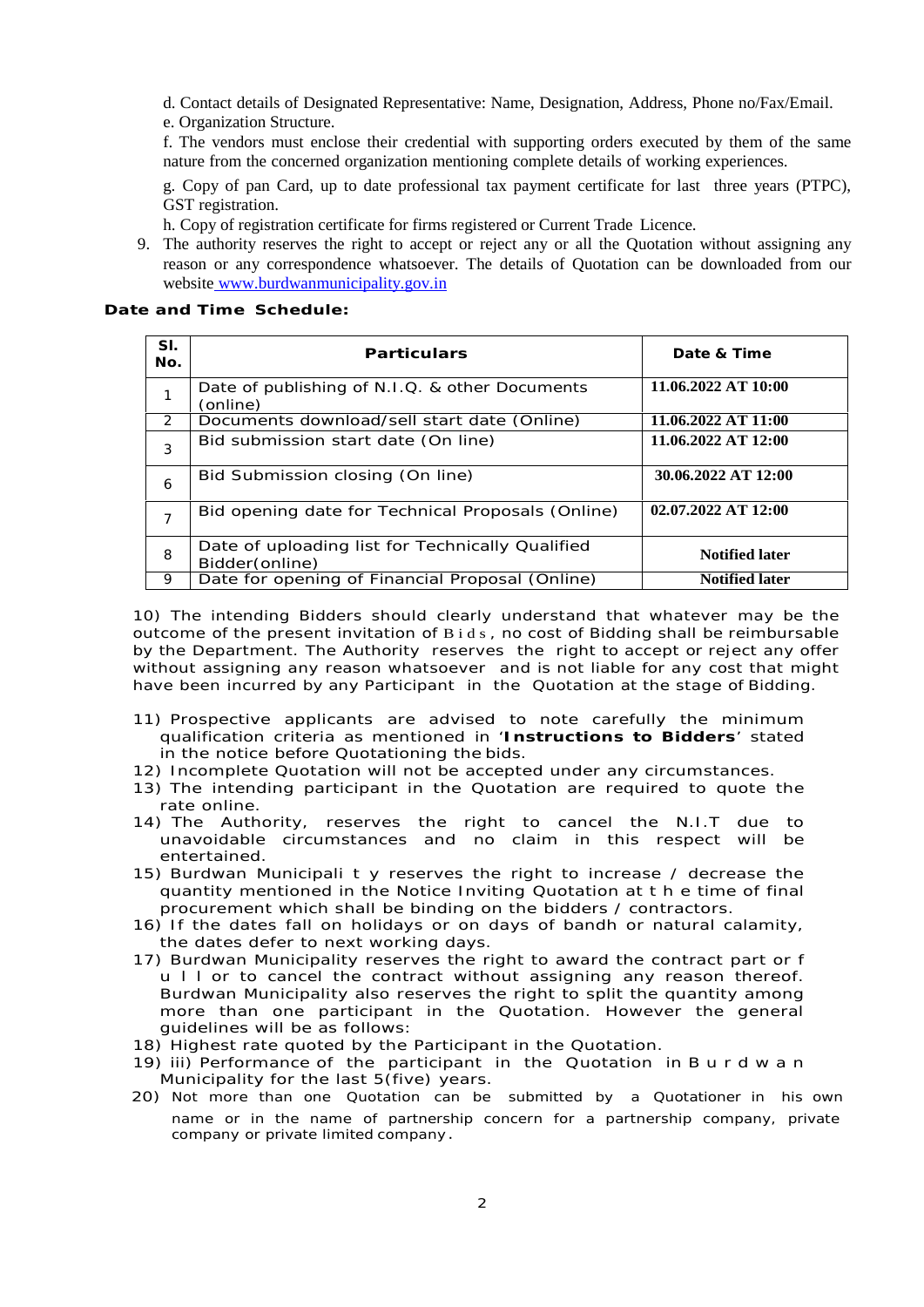# INSTRUCTION TO BIDDERS

**General guidance for e- Quotationing:**

Instructions / Guidelines for electronic submission of the Quotations have been annexed for assisting the Participant in the Quotation to participate in e-Quotationing.

a. Registration of Participant in the Quotation:

Any Participant in the Quotation willing to take part in the process of e- Quotationing will have to be enrolled & registered with the Government e-Procurement System, through logging on to h ttps://etender.wb.nic.in ,the contractor is to click on the link for e- Quotationing site as given on the web portal.

- b. Digital Signature certificate (DSC): Each participant in the Quotation is required to obtain a Class-II or Class-III Digital Signature Certificate (DSC) for submission of Quotations from the approved service provider of the National Informatics Centre (NIC) on payment of requisite Amount. Details are available at the Web Site stated in Clause A.1. above. DSC is given as a USB e-Token. After the receipt of the digital signature, if the vendor feels for any assistance they can contact IT Department of Burdwan Municipality for assistance.
- c. The participant in the Quotation can search & download N.I.T. & Quotation Document(s) electronically from computer once he logs on to the website mentioned in Clause (a) using the Digital Signature Certificate. This is the only mode of collection of Quotation Documents.
	- **d. Submission of Quotations : Quotations are to be notarized and are to be submitted through online to the website in two folders at a time for each work, one in Technical Proposal & the other is Financial Proposal before the prescribed date &time using the Digital Signature Certificate (DSC). The documents are to be uploaded virus scanned copy duly Digitally Signed. The documents will get encrypted (transformed into non readable formats).**

**Technical Proposal:**

The Technical proposal should contain scanned copies of the following in two covers (folders).

**(a) Statutory Cover/Technical Cover Containing the following documents:**

**1) Requalification Document**

i)Prequalification Application

**2)** Quotation Form & N.I.T. *(download properly and upload the same digitally Signed).* **The rate will be quoted in the B.O.Q.** Quoted rate will be encrypted in the B.O.Q. under Financial Bid. **In case quoting any rate in Quotation Form, the participant in the Quotation is liable to be summarily rejected**.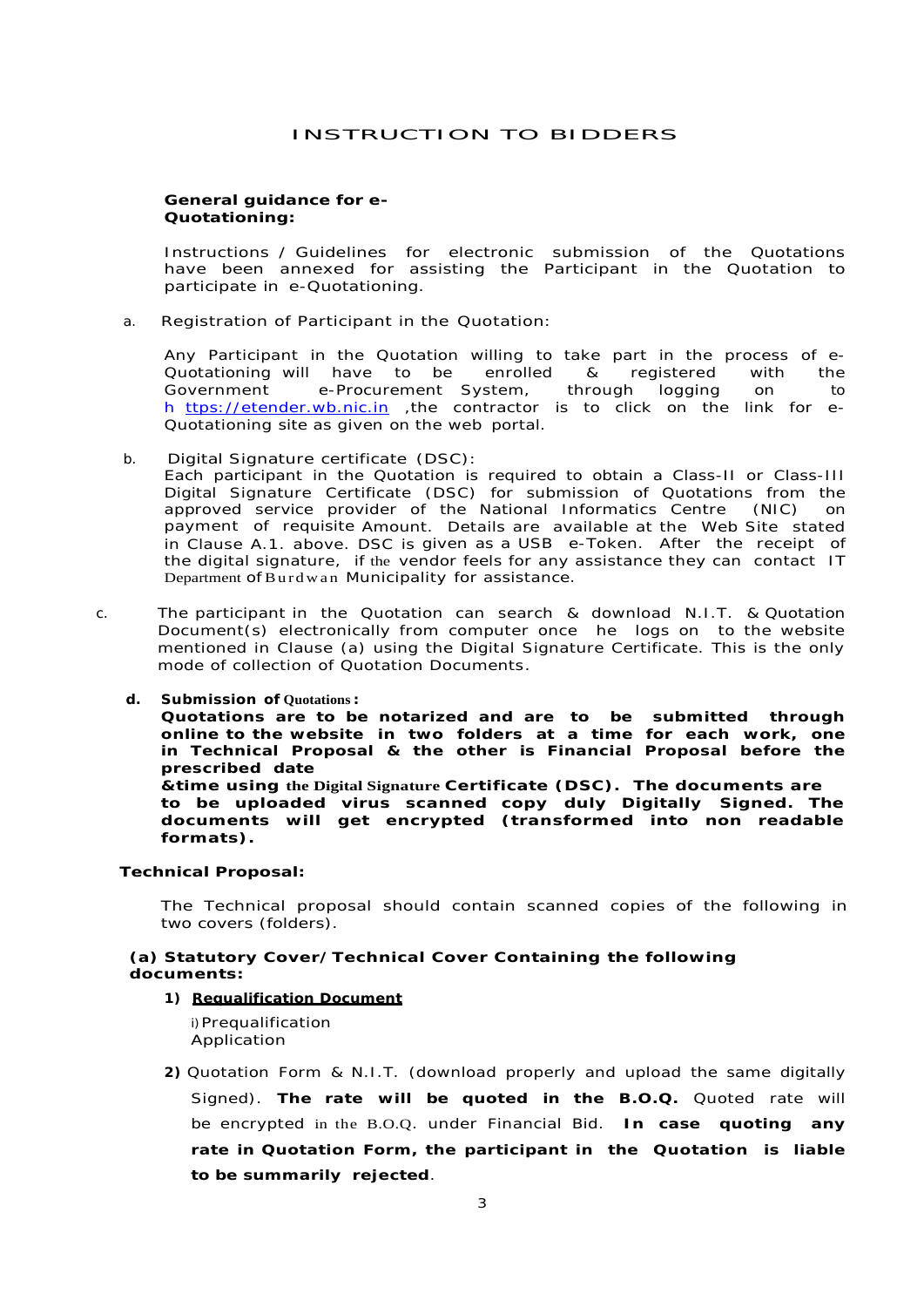# **(b) Non-statutory Cover i s containing the following documents: THE NON-STATUTORY/TECHNICAL DOCUMENTS SHOULD BE ARRANGED IN THE FOLLOWING MANNER:**

Click the check boxes beside the necessary documents in the My Document list and then click the tab "Submit Non Statutory Documents' to send the selected documents to Non-Statutory folder.

Next Click the tab " Click to Encrypt and upload" and then click the "Technical" Folder to upload the Technical Documents.

| SI.<br><b>No</b> | Category<br>Name      | Sub-Category<br>Description | Details(s)                                     |  |
|------------------|-----------------------|-----------------------------|------------------------------------------------|--|
|                  |                       |                             | 1.GST Registration                             |  |
|                  |                       |                             | 2.PAN Card                                     |  |
| Α.               | Certificate(s)        | Certificate(s)              | 3. Professionl Tax challan (Valid)             |  |
|                  |                       | Company Detail              | 1. Proprietorship Firm (Trade License)         |  |
|                  | Company<br>Details(s) |                             | 2. Partnership Firm (Partnership Deed,         |  |
|                  |                       |                             | Trade License, Power of Attorney)              |  |
|                  |                       |                             | 3.Ltd. Company(Incorporation                   |  |
| $\mathsf{B}$ .   |                       |                             | Certificate, Trade License, Power of           |  |
|                  |                       |                             | Attorney)                                      |  |
|                  |                       |                             | 4. Valid Trade License-2022-2023.              |  |
|                  |                       |                             | 5. Any other documents highlighting            |  |
|                  |                       |                             | company details                                |  |
|                  | Credentials           | Credentials                 | Certificate for credential for items (a) of    |  |
| $\mathsf{C}.$    |                       |                             | clause no -3 & 4 (Eligibility Criteria) of the |  |
|                  |                       |                             | <b>NIT</b>                                     |  |
| D.               | Financial<br>Info     | Work in hand                | Income Tax return for last 3 years             |  |

# **Opening & Evaluation of Quotation:**

# **1. Opening of Technical Proposal**:

- 1. Technical proposals will be opened by the Controller of Inventory Control & Material Planning (Supply), **Burdwan Municipality,** and his authorized representative electronically from the website using their Digital Signature Certificate (DSC).
- 2. Intending participant in the Quotation may remain present if they so desire.
- 3. Cover (folder) for Statutory Documents will be opened first and if found in order, cover (folder) for Non-Statutory Documents will be opened. If there is any deficiency in the Statutory Documents the Quotation will summarily be rejected.
- 4. Decrypted (transformed into readable formats) documents of the non statutory cover will be downloaded & handed over to the Quotation Evaluation Committee.
- 5. Summary list of technically qualified participant in the Quotation will be uploaded online.
- 6. Pursuant to scrutiny & decision of the Quotation Evaluation Committee the summary list of eligible participant in the Quotation & the serial number of work for which their proposal will be considered will be uploaded in the web portals.